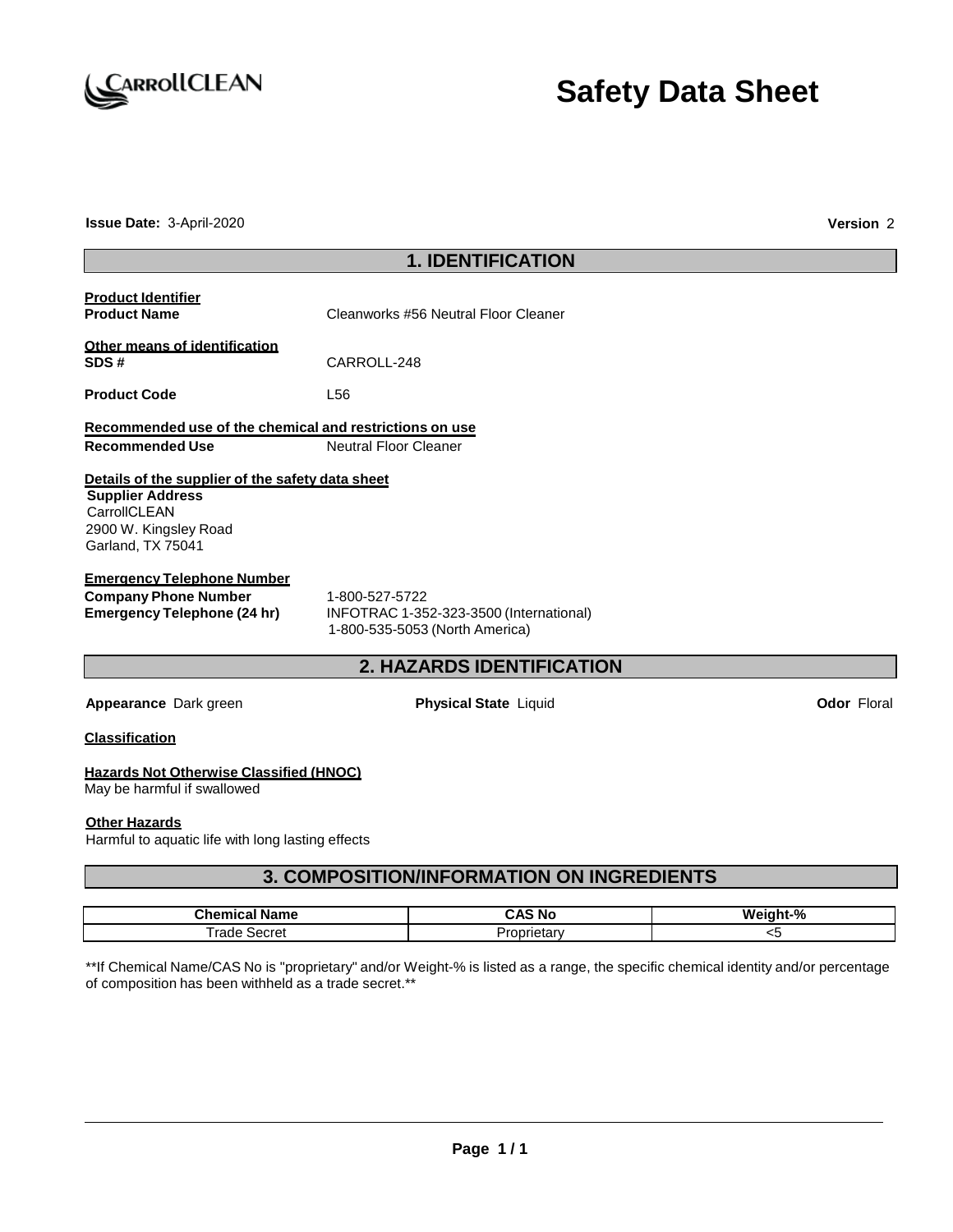# **4. FIRST-AID MEASURES**

#### **First Aid Measures**

| <b>Eve Contact</b>                         | Rinse immediately with plenty of water, also under the eyelids, for at least 15 minutes. If<br>eye irritation persists: Get medical advice/attention. |
|--------------------------------------------|-------------------------------------------------------------------------------------------------------------------------------------------------------|
| <b>Skin Contact</b>                        | Remove contaminated clothing. Wash the skin immediately with soap and water. Get<br>medical attention if irritation persists after washing.           |
| <b>Inhalation</b>                          | Remove to fresh air. If symptoms persist, call a physician.                                                                                           |
| Ingestion                                  | Give large amounts of water. DO NOT induce vomiting. Get medical attention.                                                                           |
| <b>Most important symptoms and effects</b> |                                                                                                                                                       |
| <b>Symptoms</b>                            | May cause skin and eye irritation. May be harmful if swallowed.                                                                                       |
|                                            | <u>Indication of any immediate medical attention and special treatment needed</u>                                                                     |
| <b>Notes to Physician</b>                  | Treat symptomatically.                                                                                                                                |

**5. FIRE-FIGHTING MEASURES**

# **Suitable Extinguishing Media**

Use extinguishing measures that are appropriate to local circumstances and the surrounding environment.

#### **Unsuitable Extinguishing Media** Not determined.

#### **Specific Hazards Arising from the Chemical**

Product is not flammable.

#### **Protective equipment and precautions for firefighters**

As in any fire, wear self-contained breathing apparatus pressure-demand, MSHA/NIOSH (approved or equivalent) and full protective gear.

### **6. ACCIDENTAL RELEASE MEASURES**

#### **Personal precautions, protective equipment and emergency procedures**

**Personal Precautions** Use personal protective equipment as required.

| FU SUIM FIUCAULIUIS              | Ose personal protective equipment as required.                                                                                                                      |
|----------------------------------|---------------------------------------------------------------------------------------------------------------------------------------------------------------------|
| <b>Environmental Precautions</b> | Prevent from entering into soil, ditches, sewers, waterways and/or groundwater. See<br>Section 12, Ecological Information. See Section 13: DISPOSAL CONSIDERATIONS. |

#### **Methods and material for containment and cleaning up**

| <b>Methods for Containment</b> | Prevent further leakage or spillage if safe to do so.                                                         |  |  |
|--------------------------------|---------------------------------------------------------------------------------------------------------------|--|--|
| <b>Methods for Clean-Up</b>    | Flood area with water and then mop up. Dispose of in accordance with federal, state and<br>local regulations. |  |  |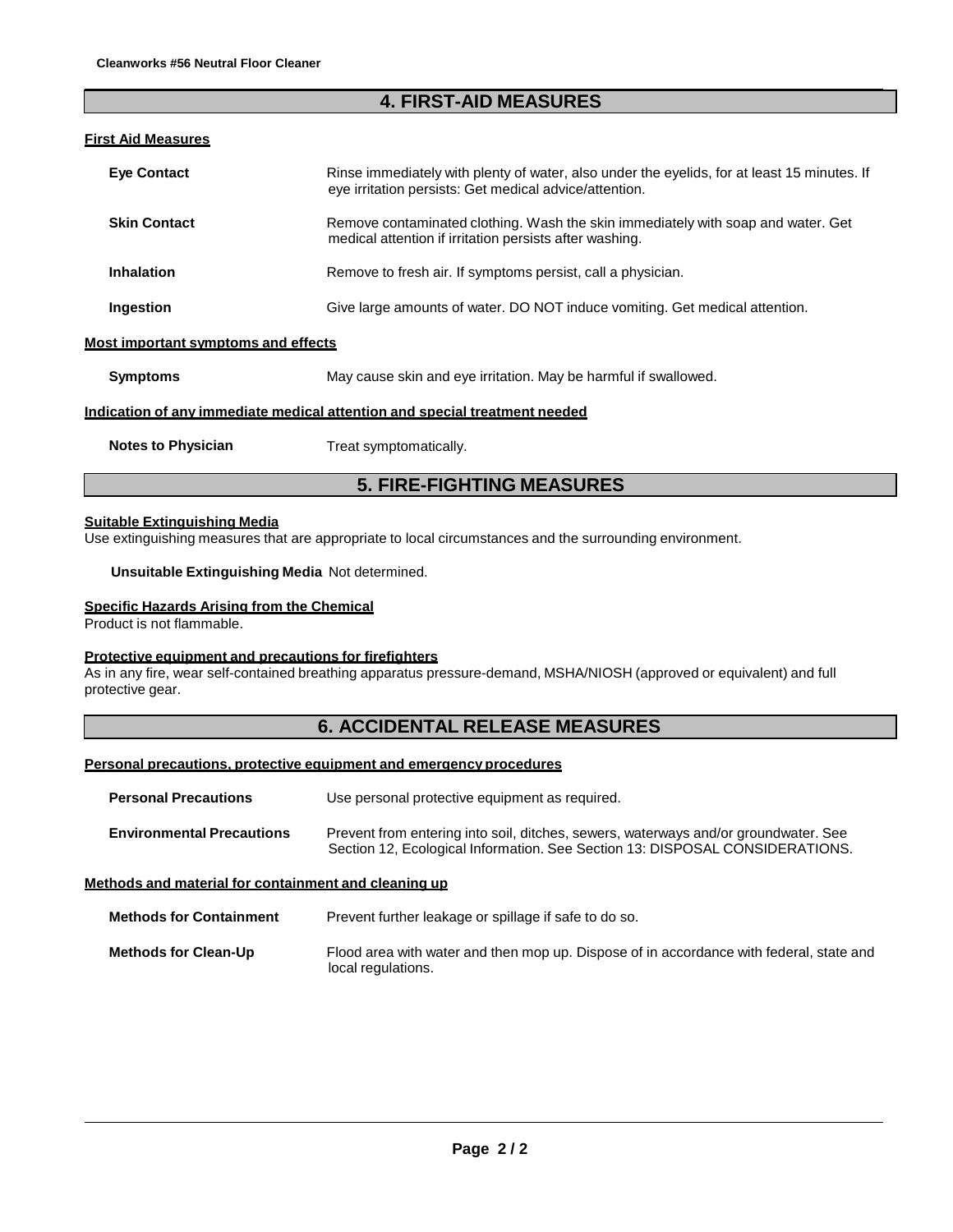# **7. HANDLING AND STORAGE**

#### **Precautions for safe handling**

| <b>Advice on Safe Handling</b> | Handle in accordance with good industrial hygiene and safety practice. Avoid contact with |
|--------------------------------|-------------------------------------------------------------------------------------------|
|                                | skin and eyes. Use personal protection recommended in Section 8. Do not destroy or        |
|                                | deface the label.                                                                         |

#### **Conditions for safe storage, including any incompatibilities**

| <b>Storage Conditions</b> | Keep container tightly closed and store in a cool, dry and well-ventilated place. Store |
|---------------------------|-----------------------------------------------------------------------------------------|
|                           | containers upright.                                                                     |

**Incompatible Materials** None known based on information supplied.

### **8. EXPOSURE CONTROLS/PERSONAL PROTECTION**

| <b>Exposure Guidelines</b>       | This product, as supplied, does not contain any hazardous materials with occupational |
|----------------------------------|---------------------------------------------------------------------------------------|
| Appropriate engineering controls | exposure limits established by the region specific regulatory bodies                  |
| <b>Engineering Controls</b>      | Ensure adequate ventilation, especially in confined areas. Eyewash stations. Showers. |
|                                  | Individual protection measures, such as personal protective equipment                 |

| <b>Eye/Face Protection</b>      | Goggles.                                                                                              |
|---------------------------------|-------------------------------------------------------------------------------------------------------|
| <b>Skin and Body Protection</b> | Wear suitable protective clothing.                                                                    |
| <b>Respiratory Protection</b>   | No protection is ordinarily required under normal conditions of use and with adequate<br>ventilation. |

**General Hygiene Considerations** Handle in accordance with good industrial hygiene and safety practice.

# **9. PHYSICAL AND CHEMICAL PROPERTIES**

### **Information on basic physical and chemical properties**

| <b>Physical State</b>               | Liquid                |                       |                |
|-------------------------------------|-----------------------|-----------------------|----------------|
| Appearance                          | Dark Green Liquid     | Odor                  | Floral         |
| Color                               | Dark Green            | <b>Odor Threshold</b> | Not determined |
| Property                            | <u>Values</u>         | Remarks • Method      |                |
| рH                                  | $7.0 - 8.5$           |                       |                |
| <b>Melting Point/Freezing Point</b> | Not Applicable        |                       |                |
| <b>Boiling Point/Boiling Range</b>  | Not determined        |                       |                |
| <b>Flash Point Evaporation</b>      | Not Applicable        |                       |                |
| <b>Rate Flammability (Solid,</b>    | Not determined        |                       |                |
| <b>Gas) Upper Flammability</b>      | Liquid-Not Applicable |                       |                |
| Limits                              | Not determined        |                       |                |
| <b>Lower Flammability Limit</b>     | Not determined        |                       |                |
| <b>Vapor Pressure</b>               | Not Applicable        |                       |                |
| <b>Vapor Density</b>                | Not determined        |                       |                |
| <b>Specific Gravity</b>             | 1.01                  | $(1=Water)$           |                |
| <b>Water Solubility</b>             | Completely soluble    |                       |                |
| Solubility in other solvents        | Not determined        |                       |                |
| <b>Partition Coefficient</b>        | Not determined        |                       |                |
| <b>Auto-ignition Temperature</b>    | Not determined        |                       |                |
| <b>Decomposition Temperature</b>    | Not determined        |                       |                |
| <b>Kinematic Viscosity</b>          | Not determined        |                       |                |
| <b>Dynamic Viscosity</b>            | Not determined        |                       |                |
| <b>Explosive Properties</b>         | Not determined        |                       |                |
| Oxidizing Properties                | Not determined        |                       |                |
|                                     |                       |                       |                |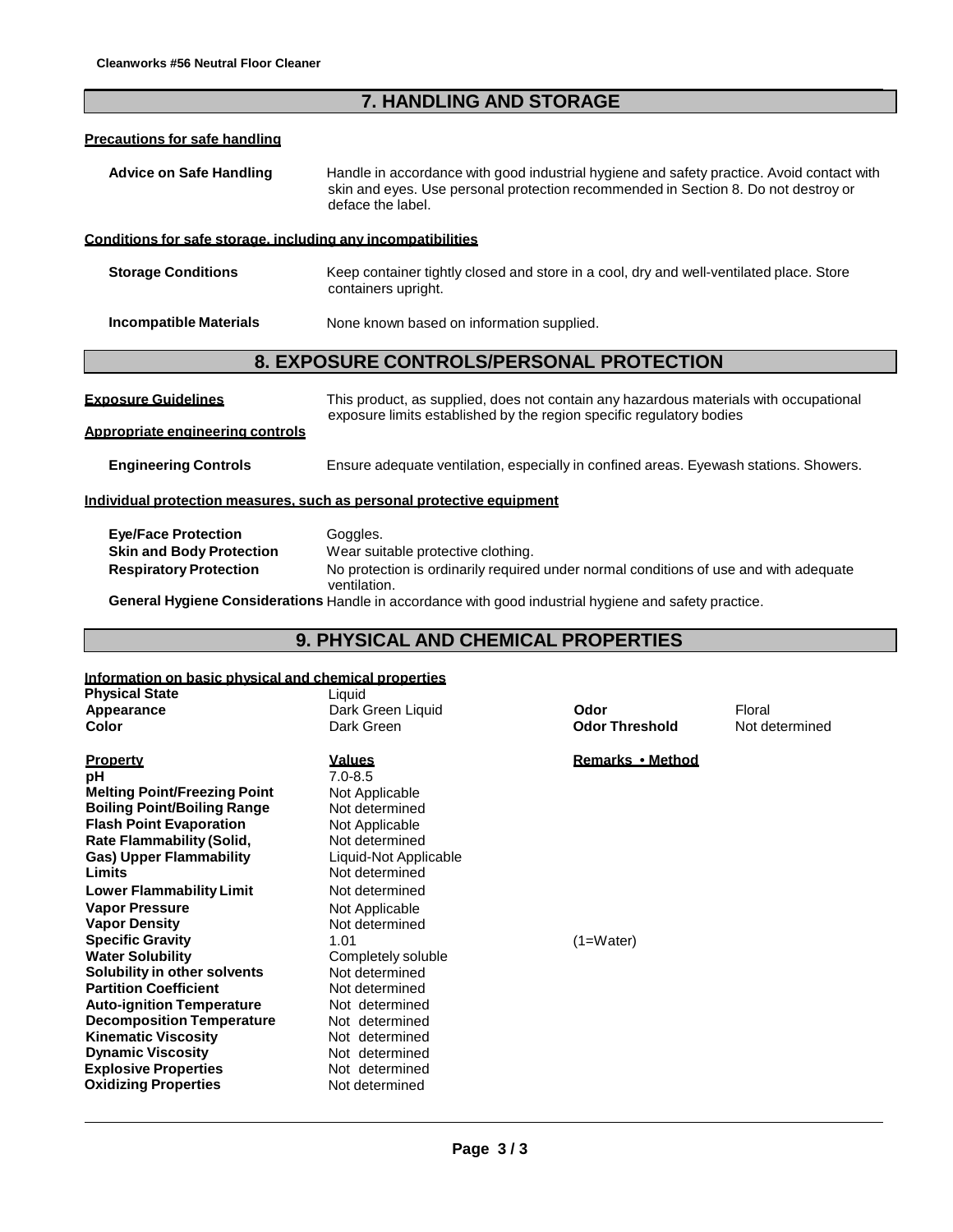# **10. STABILITY AND REACTIVITY**

#### **Reactivity**

Not reactive under normal conditions.

#### **Chemical Stability**

Stable under recommended storage conditions.

#### **Possibility of Hazardous Reactions**

None under normal processing.

#### **Conditions to Avoid**

Keep out of reach of children.

#### **Incompatible Materials**

None known based on information supplied.

#### **Hazardous Decomposition Products**

None known based on information supplied.

# **11. TOXICOLOGICAL INFORMATION**

### **Information on likely routes of exposure**

| <b>Product Information</b> |                                                                                                       |
|----------------------------|-------------------------------------------------------------------------------------------------------|
| <b>Eve Contact</b>         | Avoid contact with eyes.                                                                              |
| <b>Skin Contact</b>        | May cause skin irritation upon prolonged contact.                                                     |
| <b>Inhalation</b>          | Under normal conditions of intended use, this material is not expected to be an inhalation<br>hazard. |
| Ingestion                  | May be harmful if swallowed.                                                                          |

#### **Component Information**

| <b>Chemical Name</b> | Oral LD50            | Dermal LD50             | <b>Inhalation LC50</b> |
|----------------------|----------------------|-------------------------|------------------------|
| NPE <sub>8</sub>     | $= 1310$ mg/kg (Rat) | $= 2$ mL/kg (Rabbit)    |                        |
| <b>Trade Secret</b>  | $=$ 3384 mg/kg (Rat) | $= 2700$ mg/kg (Rabbit) |                        |

#### **Information on physical, chemical and toxicological effects**

**Symptoms** Please see section 4 of this SDS for symptoms.

### **Delayed and immediate effects as well as chronic effects from short and long-term exposure**

**Carcinogenicity** This product does not contain any carcinogens or potential carcinogens as listed by OSHA, IARC or NTP.

# **Numerical measures of toxicity**

Not determined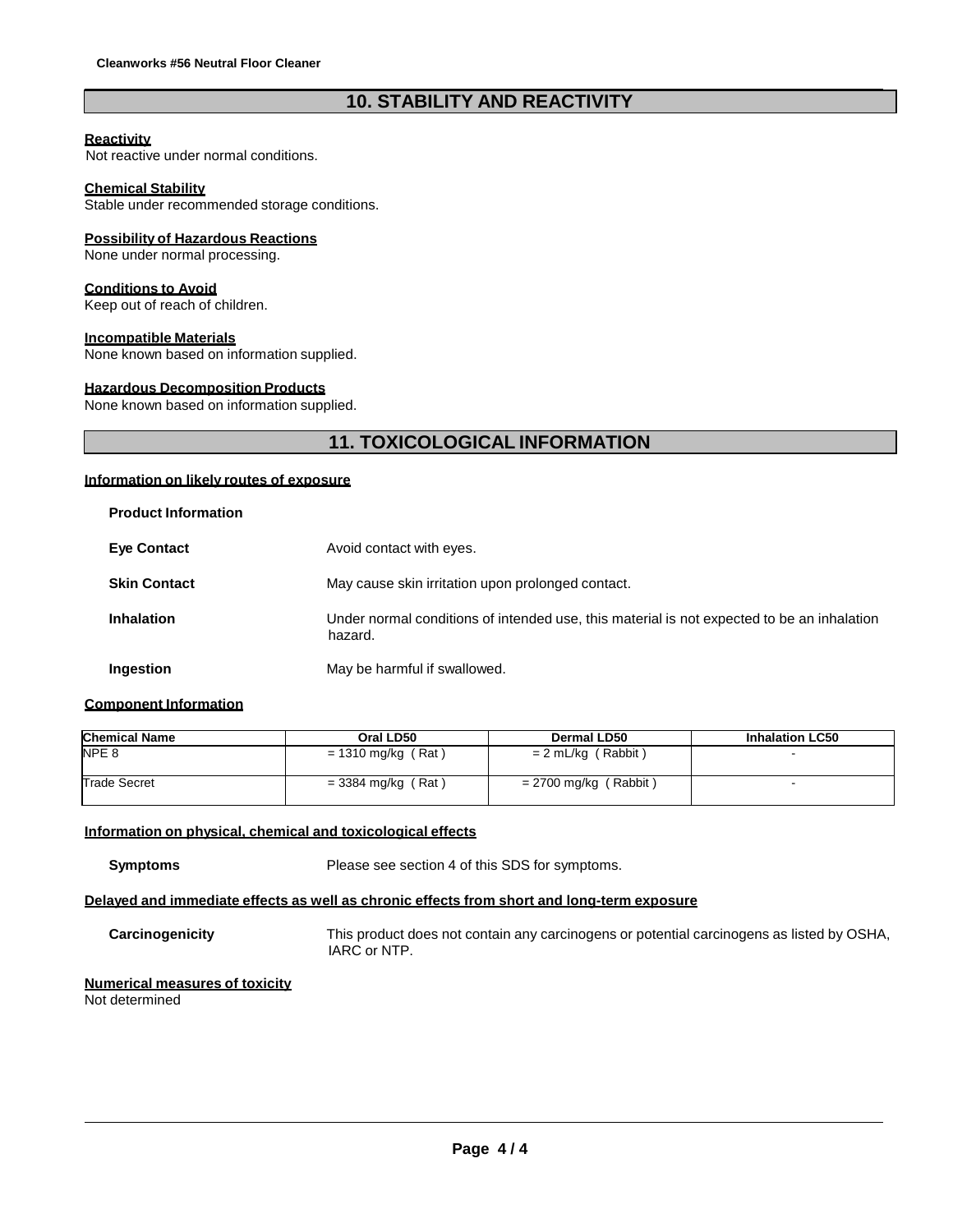# **12. ECOLOGICAL INFORMATION**

#### **Ecotoxicity**

Harmful to aquatic life with long lasting effects.

#### **Component Information**

| <b>Chemical Name</b> | Algae/aguatic plants  | Fish                  | Toxicity to<br>microorganisms | <b>Crustacea</b>           |
|----------------------|-----------------------|-----------------------|-------------------------------|----------------------------|
| Trade Secret         | 100: 96 h Desmodesmus | 1300: 96 h Lepomis    |                               | 2850: 24 h Daphnia magna l |
|                      | subspicatus mg/L EC50 | macrochirus mg/L LC50 |                               | mg/L EC50 100: 48 h        |
|                      |                       | static                |                               | Daphnia magna mg/L EC50    |

#### **Persistence/Degradability**

Not determined.

#### **Bioaccumulation**

Not determined.

**Mobility**

Not determined

#### **Other Adverse Effects**

Not determined

# **13. DISPOSAL CONSIDERATIONS**

#### **Waste Treatment Methods**

| <b>Disposal of Wastes</b>     | Disposal should be in accordance with applicable regional, national and local laws and<br>regulations. |
|-------------------------------|--------------------------------------------------------------------------------------------------------|
| <b>Contaminated Packaging</b> | Disposal should be in accordance with applicable regional, national and local laws and<br>regulations. |

## **14. TRANSPORT INFORMATION**

| <b>Note</b>                            | Please see current shipping paper for most up to date shipping information, including<br>exemptions and special circumstances. |
|----------------------------------------|--------------------------------------------------------------------------------------------------------------------------------|
| <u>DOT</u>                             | Not regulated                                                                                                                  |
| <u>IATA</u>                            | Not regulated                                                                                                                  |
| <u>IMDG</u><br><b>Marine Pollutant</b> | This material may meet the definition of a marine pollutant                                                                    |

## **15. REGULATORY INFORMATION**

#### **International Inventories**

**TSCA CONE CONE CONE CONE CONE IN TSCA INTERFERIENT CONE ON THE USE OF SCALI CONE CONE CONE CONE CONE CONE CONE CON** 

**Legend:**

*TSCA - United States Toxic Substances Control Act Section 8(b) Inventory*

#### **US Federal Regulations**